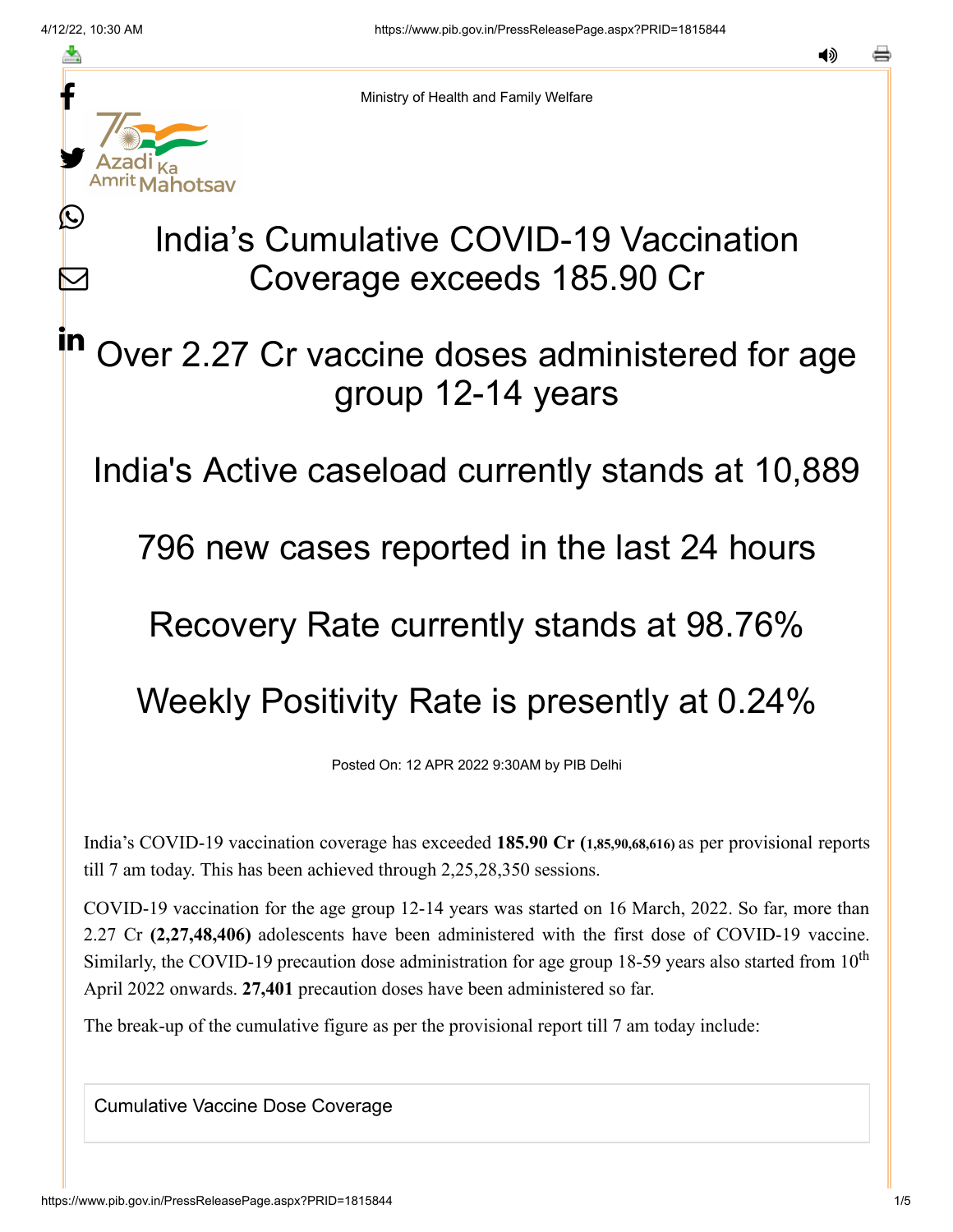| f<br>$\mathbf{\Omega}$<br>$\color{red} \sum$<br>in | <b>HCWs</b>            | 1 <sup>st</sup> Dose   | 10404154    |
|----------------------------------------------------|------------------------|------------------------|-------------|
|                                                    |                        | 2 <sup>nd</sup> Dose   | 10005982    |
|                                                    |                        | <b>Precaution Dose</b> | 4550378     |
|                                                    | <b>FLWs</b>            | 1 <sup>st</sup> Dose   | 18413999    |
|                                                    |                        | $2nd$ Dose             | 17521993    |
|                                                    |                        | <b>Precaution Dose</b> | 7039110     |
|                                                    | Age Group 12-14 years  | 1 <sup>st</sup> Dose   | 22748406    |
|                                                    | Age Group 15-18 years  | 1 <sup>st</sup> Dose   | 57701433    |
|                                                    |                        | 2 <sup>nd</sup> Dose   | 39772921    |
|                                                    | Age Group 18-44 years  | 1 <sup>st</sup> Dose   | 555097082   |
|                                                    |                        | $2nd$ Dose             | 470729023   |
|                                                    |                        | <b>Precaution Dose</b> | 6190        |
|                                                    | Age Group 45-59 years  | 1 <sup>st</sup> Dose   | 202827997   |
|                                                    |                        | 2 <sup>nd</sup> Dose   | 186387051   |
|                                                    |                        | <b>Precaution Dose</b> | 21211       |
|                                                    | Over 60 years          | 1 <sup>st</sup> Dose   | 126796922   |
|                                                    |                        | $2nd$ Dose             | 116098640   |
|                                                    |                        | <b>Precaution Dose</b> | 12946124    |
|                                                    | <b>Precaution Dose</b> |                        | 2,45,63,013 |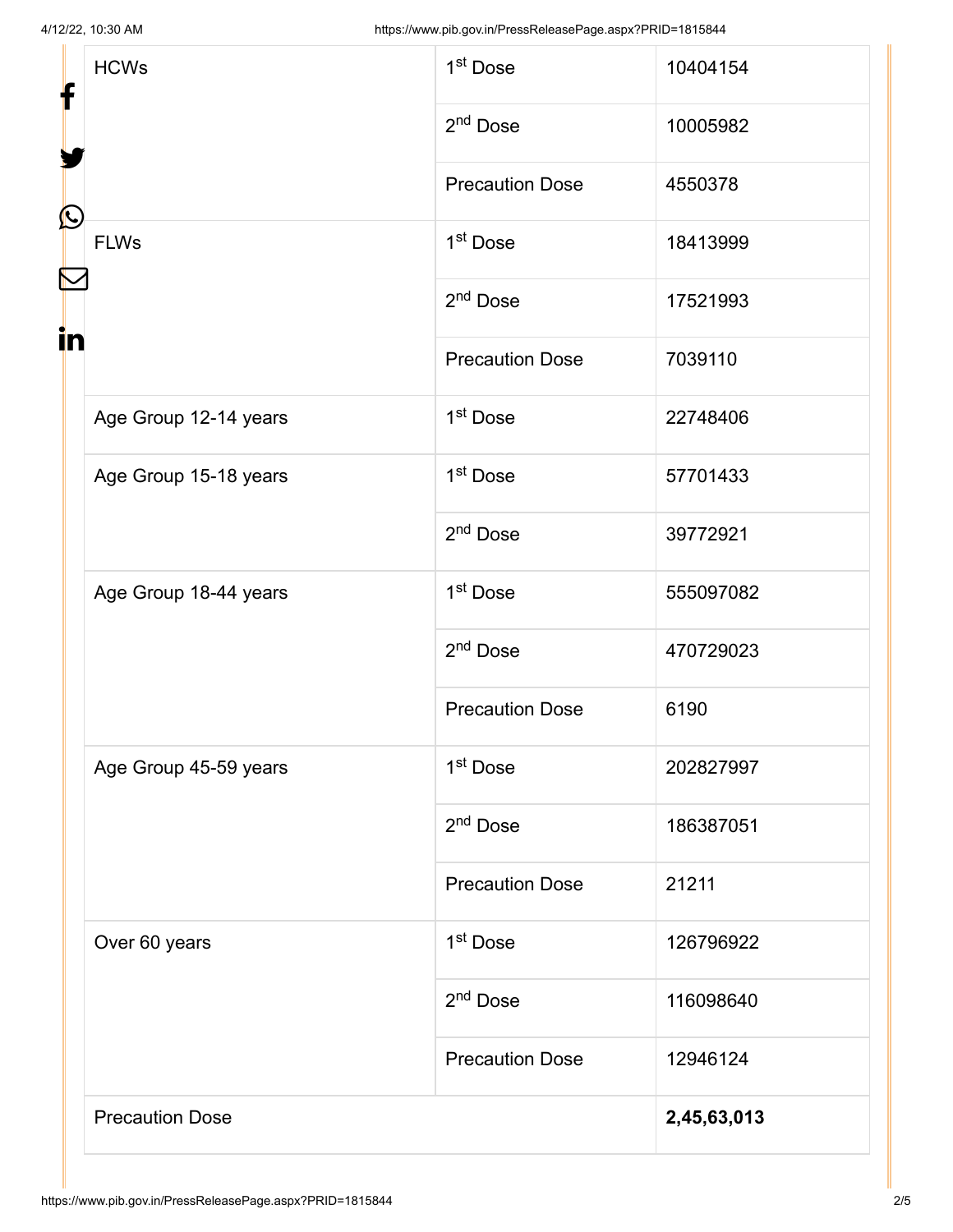| Total<br>L | 1,85,90,68,616 |
|------------|----------------|
|            |                |

Following a continuous downward trend, India's Active Caseload declines to today **10,889** Active cases now constitute **0.03%** of the country's total Positive Cases**.**



Consequently, India's recovery rate stands at **98.76%. 946** patients have recovered in the last 24 hours and the cumulative tally of recovered patients (since the beginning of the pandemic) is now at **4,25,04,329.**

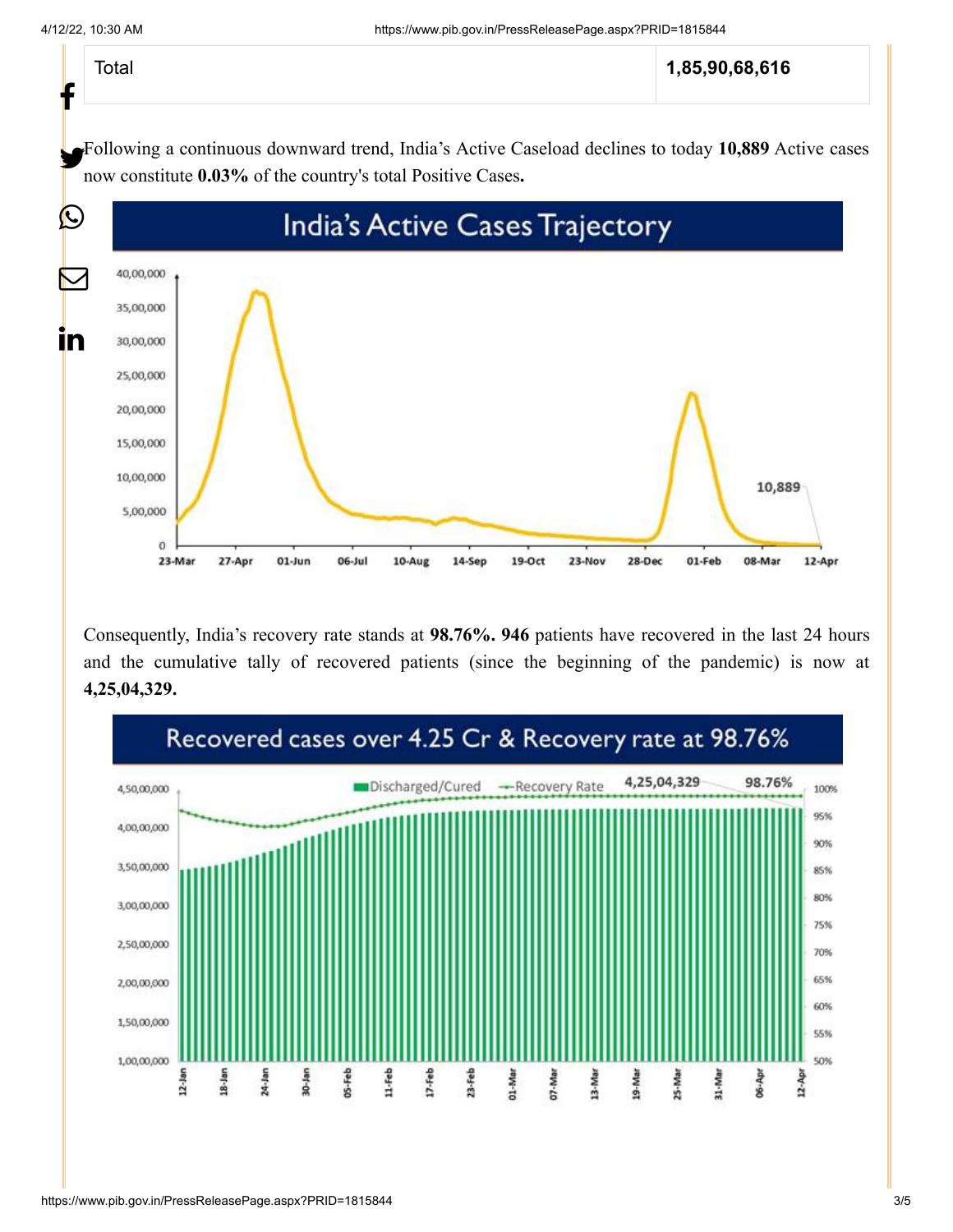**796 new cases** were reported in the last 24 hours.



The last 24 hours saw a total of **4,06,251** COVID-19 tests being conducted. India has so far conducted over **79.45 Cr (79,45,25,202)** cumulative tests.

There has been a sustained fall in the weekly Positivity Rate too. **Weekly Positivity Rate** in the country currently **stands at 0.24%** and the **Daily Positivity rate is also reported to be 0.20%.**